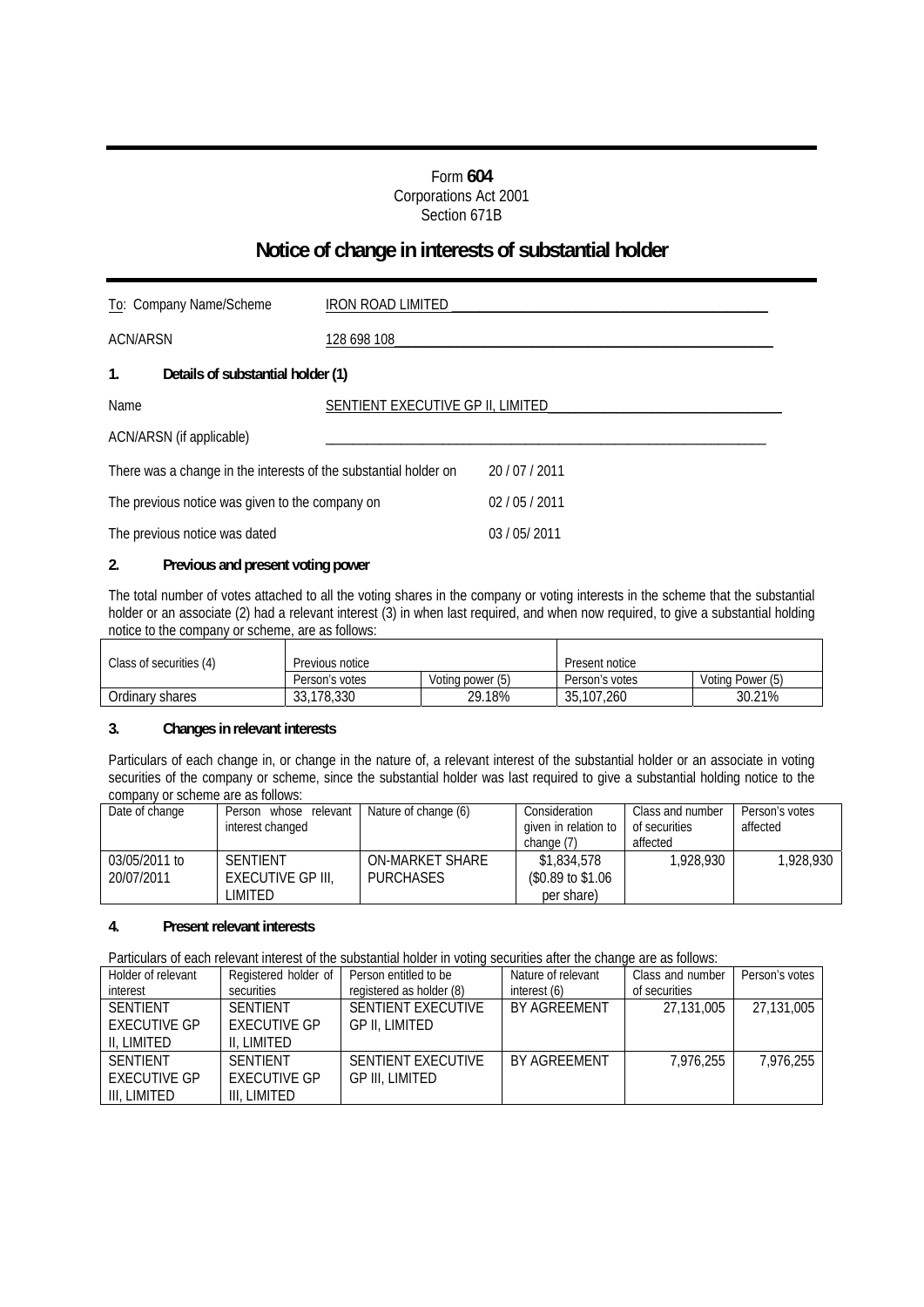#### **5. Changes in association**

The persons who have become associates (2) of, ceased to be associates of, or have changed the nature of their association (9) with, the substantial holder in relation to voting interests in the company or scheme are as follows:

| <br>$\Lambda$ DC $\Lambda$ L<br>$\overline{\phantom{a}}$<br>applicable <sup>'</sup><br>n<br>Name<br>$\sim$<br>'NI<br>u At "<br>AUN/ARSIN<br>- 311 | Natur<br>association<br>$\mathbf{u}$<br>$\cdot$ |
|---------------------------------------------------------------------------------------------------------------------------------------------------|-------------------------------------------------|
|                                                                                                                                                   |                                                 |

#### **6. Addresses**

The addresses of persons named in this form are as follows:

| Name                               | Address                               |
|------------------------------------|---------------------------------------|
| SENTIENT EXECUTIVE GP II, LIMITED  | LANDMARK SQUARE, 64 EARTH CLOSE,      |
|                                    | WEST BAY BEACH SOUTH, PO BOX 10795,   |
|                                    | GRAND CAYMAN KY1-1007, CAYMAN ISLANDS |
| SENTIENT EXECUTIVE GP III, LIMITED | LANDMARK SQUARE, 64 EARTH CLOSE,      |
|                                    | WEST BAY BEACH SOUTH, PO BOX 10795,   |
|                                    | GRAND CAYMAN KY1-1007, CAYMAN ISLANDS |

**Signature**

print name PETER AMES CASSIDY capacity DIRECTOR **sign here** date 20/07/2011

## **DIRECTIONS**

(1) If there are a number of substantial holders with similar or related relevant interests (eg a corporation and its related corporations, or the manager and trustee of an equity trust), the names could be included in an annexure to the form. If the relevant interests of a group of persons are essentially similar, they may be referred to throughout the form as specifically named group if the membership of each group, with the names and addresses of members is clearly set out in paragraph 6 of the form.

(2) See the definition of "associate" in section 9 of the Corporations Act 2001.

- (3) See the definition of "relevant interest" in sections 608 and 671B(7) of the Corporations Act 2001.
- (4) The voting shares of a company constitute one class unless divided into separate classes.
- (5) The person's votes divided by the total votes in the body corporate or scheme multiplied by 100.
- (6) Include details of:
	- (a) any relevant agreement or other circumstances because of which the change in relevant interest occurred. If subsection 671B(4) applies, a copy of any document setting out the terms of any relevant agreement, and a statement by the person giving full and accurate details of any contract, scheme or arrangement, must accompany this form, together with a written statement certifying this contract, scheme or arrangement; and
	- (b) any qualification of the power of a person to exercise, control the exercise of, or influence the exercise of, the voting powers or disposal of the securities to which the relevant interest relates (indicating clearly the particular securities to which the qualification applies).

See the definition of "relevant agreement" in section 9 of the Corporations Act 2001.

(7) Details of the consideration must include any and all benefits, money and other, that any person from whom a relevant interest was acquired has, or may, become entitled to receive in relation to that acquisition. Details must be included even if the benefit is conditional on the happening or not of the contingency. Details must be included of any benefit paid on behalf of the substantial holder or its associate in relation to the acquisitions, even if they are not paid directly to the person from whom the relevant interest was acquired.